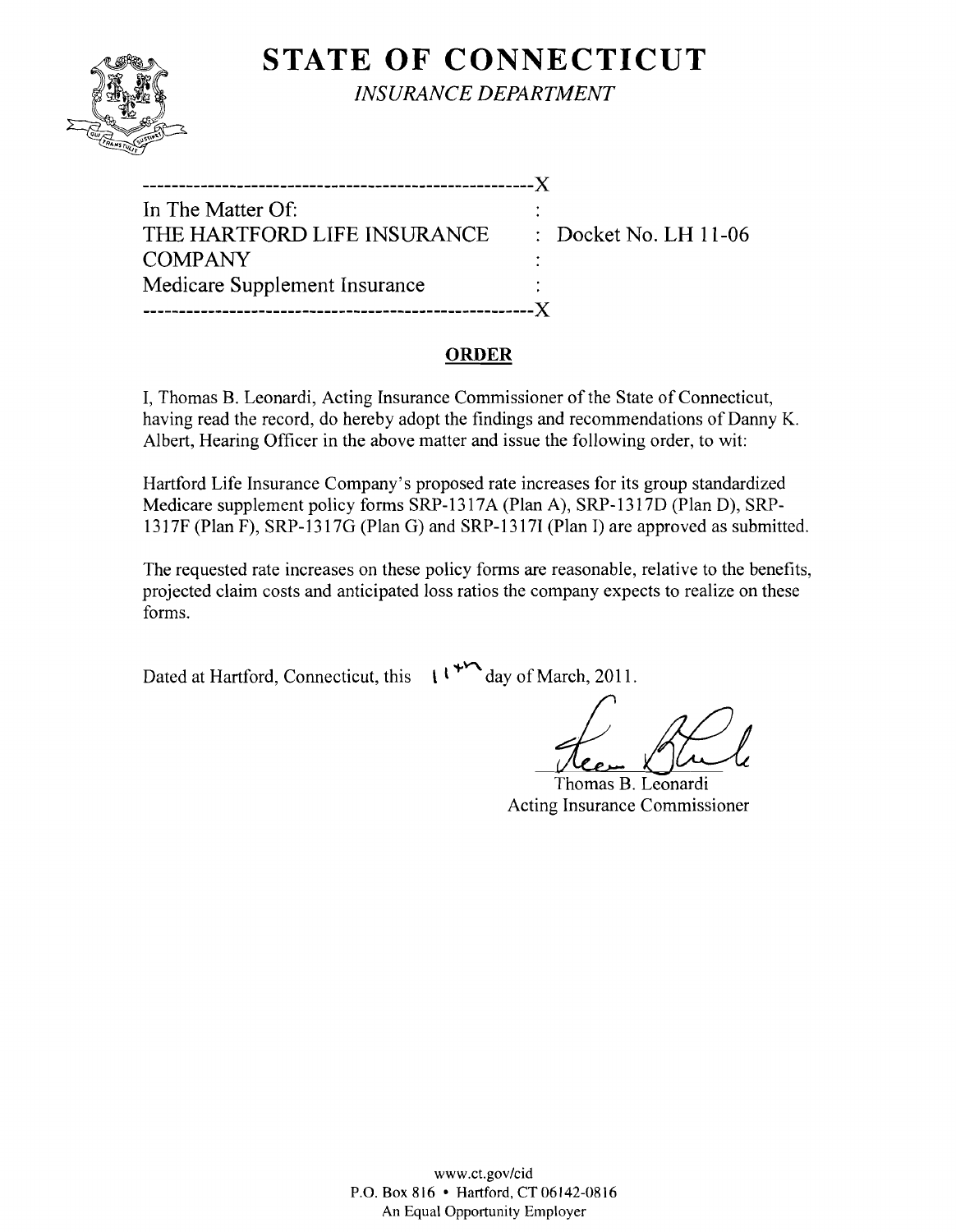# **STATE OF CONNECTICUT**



*INSURANCE DEPARTMENT* 

| -----------                   |  |
|-------------------------------|--|
| In The Matter:                |  |
| THE HARTFORD LIFE INSURANCE   |  |
| <b>COMPANY</b>                |  |
| Medicare Supplement Insurance |  |
|                               |  |

Docket No. LH 11-06

# **PROPOSED FINAL DECISION**

## I **INTRODUCTION**

The Insurance Commissioner of the State of Connecticut is empowered to review rates charged for individual and group Medicare supplement policies sold to any resident of this State who is eligible for Medicare. The source for this regulatory authority is contained in Chapter 700c and Section 38a-495a of the Connecticut General Statutes.

After due notice a hearing was held at the Insurance Department in Hartford on February 23,2011 to consider whether or not the rate increase request submitted by The Hartford Life Insurance Company on its group standardized Medicare supplement business should be approved.

No one from the general public attended the hearing.

One company representative from The Hartford Life Insurance Company attended the hearing.

The hearing was conducted in accordance with the requirements of Section 38a-474, Connecticut General Statutes, the Uniform Administrative Procedures Act, Chapter 54 of the Connecticut General Statutes, and the Insurance Department Rules of Practice, Section 38a-8-1 et seq. of the Regulations of Connecticut State Insurance Agencies.

A Medicare supplement (or Medigap) policy is a private health insurance policy sold on an individual or group basis which provides benefits that are additional to the benefits provided by Medicare. For many years Medicare supplement policies have been highly regulated under both state and federal law to protect the interests of persons eligible for Medicare who depend on these policies to provide additional coverage for the costs of health care.

Effective December 1,2005, Connecticut amended its program of standardized Medicare supplement policies in accordance with Section 38a-495a of the Connecticut General Statutes, and Sections 38a-495a-1 through 38a-495a-21 of the Regulations of Connecticut Agencies. This program, which conforms to federal requirements, provides that all insurers offering Medicare supplement policies for sale in the state must offer the basic "core" package of benefits known as Plan A. Insurers may also offer anyone or more of eleven other plans (Plans B through L).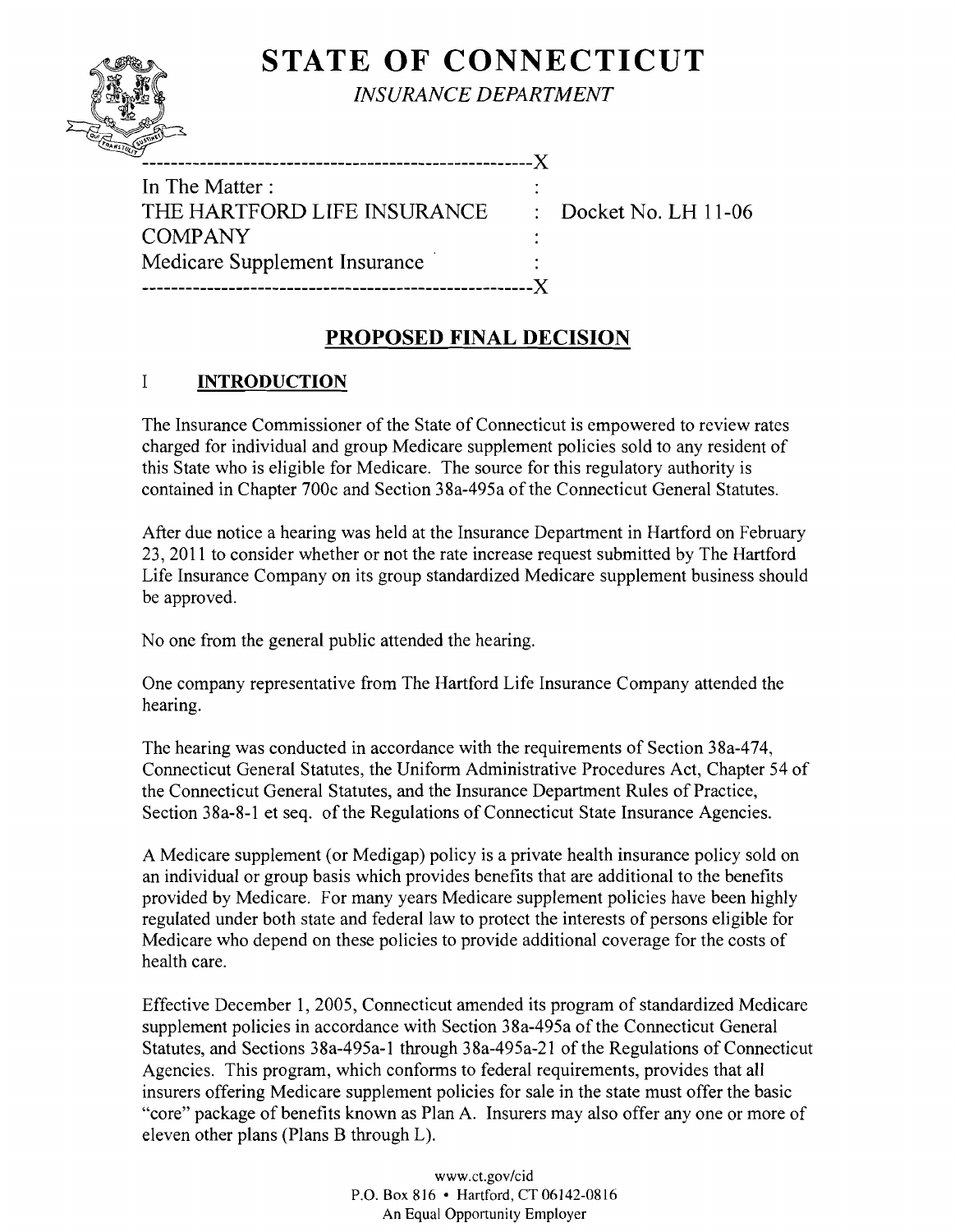Effective January **1,2006,** in accordance with Section 38a-495c of the Connecticut General Statutes (as amended by Public Act 05-20) premiums for all Medicare supplement policies in the state must use community rating. Rates for Plans A through L must be computed without regard to age, gender, previous claims history or the medical condition of any person covered by a Medicare supplement policy or certificate.

The statute provides that coverage under Plan A through L may not be denied on the basis of age, gender, previous claims history or the medical condition of any covered person. Insurers may exclude benefits for losses incurred within six months from the effective date of coverage based on a pre-existing condition.

Effective October I, 1998, carriers that offer Plan B or Plan C must make these plans as well as Plan A, available to all persons eligible for Medicare by reason of disability.

Insurers must also make the necessary arrangements to receive notice of all claims paid by Medicare for their insureds so that supplemental benefits can be computed and paid without requiring insureds to file claim forms for such benefits. This process of direct notice and automatic claims payment is commonly referred to as "piggybacking" or "crossover".

Sections 38a-495 and 38a-522 of the Connecticut General Statutes, and Section 38a-495a-IO of the Regulations of Connecticut Agencies, state that individual and group Medicare supplement policies must have anticipated loss ratios of 65 % and 75%. respectively. Under Sections 38a-495-7 and 38a-495a-IO of the Regulations of Connecticut Agencies, filings for rate increases must demonstrate that actual and expected losses in relation to premiums meet these standards and anticipated loss ratios for the entire future period for which the requested premiums are calculated to provide coverage must be expected to equal or exceed the appropriate loss ratio standard.

### **II. FINDING OF FACT**

After reviewing the exhibits entered into the record of this proceeding, and utilizing the experience, technical competence and specialized knowledge of the Insurance Department, the undersigned makes the following findings of fact:

1. Hartford Life Insurance Company has requested the approval of the following rate increases for its group standardized Medicare supplement policy forms:

| Rate     | Connecticut |
|----------|-------------|
| Increase | In-Force    |
| 8.0%     |             |
| 8.0%     |             |
| $8.0\%$  |             |
| $8.0\%$  |             |
| 8.0%     |             |
|          |             |

These increases would go into effect as soon after approval as possible.